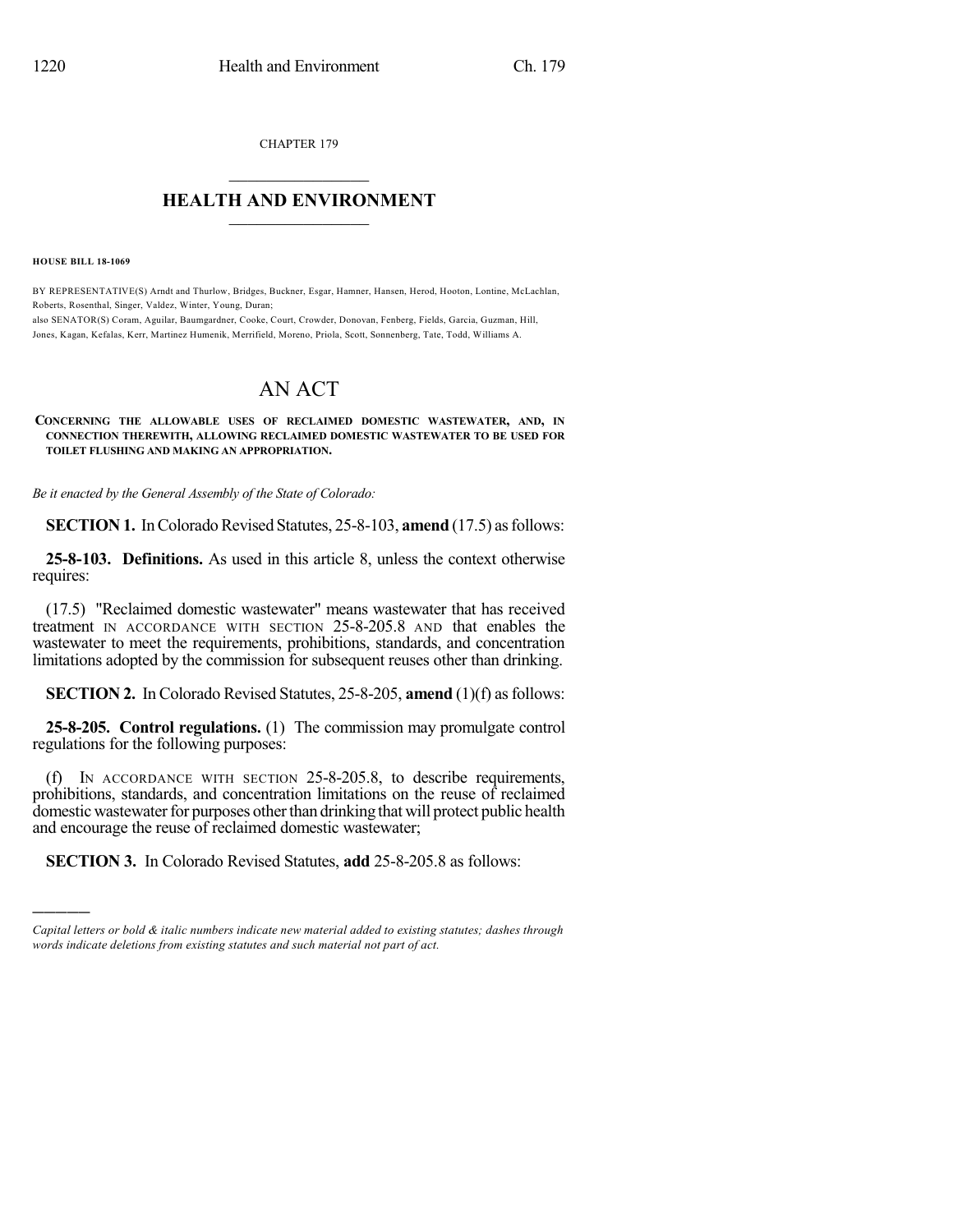**25-8-205.8. Control regulationsfor reuse of reclaimed domestic wastewater - definitions - rules.** (1) AS USED IN THIS SECTION, UNLESS THE CONTEXT OTHERWISE REQUIRES:

(a) "CATEGORY 1 STANDARD" MEANS A WATER QUALITY STANDARD FOR RECLAIMED DOMESTIC WASTEWATER:

(I) REQUIRING, AT A MINIMUM, THAT THE WATER HAS RECEIVED SECONDARY TREATMENT WITH DISINFECTION; AND

(II) FOR WHICH, AT THE POINT OF COMPLIANCE, THE WATER MEETS THE E. COLI AND TOTAL SUSPENDED SOLIDS STANDARDS PROMULGATED BY THE COMMISSION FOR CATEGORY 1 WATER.

(b) "CATEGORY 2 STANDARD" MEANS A WATER QUALITY STANDARD FOR RECLAIMED DOMESTIC WASTEWATER:

(I) REQUIRING, AT A MINIMUM, THAT THE WATER HAS RECEIVED SECONDARY TREATMENT WITH FILTRATION AND DISINFECTION; AND

(II) FOR WHICH, AT THE POINT OF COMPLIANCE, THE WATER MEETS THE E. COLI AND TURBIDITY STANDARDS PROMULGATED BY THE COMMISSION FOR CATEGORY 2 WATER.

(c) "CATEGORY 3 STANDARD" MEANS A WATER QUALITY STANDARD FOR RECLAIMED DOMESTIC WASTEWATER:

(I) REQUIRING, AT A MINIMUM, THAT THE WATER HAS RECEIVED SECONDARY TREATMENT WITH FILTRATION AND DISINFECTION; AND

(II) FOR WHICH, AT THE POINT OF COMPLIANCE, THE WATER MEETS THE E. COLI AND TURBIDITY STANDARDS PROMULGATED BY THE COMMISSION FOR CATEGORY 3 WATER.

(d) "E. COLI" MEANS THE ESCHERICHIA COLI BACTERIA THAT ARE FOUND IN THE ENVIRONMENT, FOODS, AND THE INTESTINES OF PEOPLE AND ANIMALS.

(e)(I) "FOOD CROP"MEANS A CROP PRODUCED FOR DIRECT HUMAN CONSUMPTION OR A TREE THAT PRODUCES NUTS OR FRUIT INTENDED FOR DIRECT HUMAN CONSUMPTION.

(II) "FOOD CROP" DOES NOT INCLUDE A CROP PRODUCED FOR ANIMAL CONSUMPTION ONLY; EXCEPT THAT A CROP PRODUCED WHERE LACTATING DAIRY ANIMALS FORAGE IS A FOOD CROP.

(f) (I) "POINT OF COMPLIANCE" MEANS, EXCEPT AS PROVIDED IN SUBSECTION (1)(f)(II) OF THIS SECTION, A POINT, AS IDENTIFIED BY THE PERSON THAT TREATS THE WATER, IN THE RECLAIMED DOMESTIC WASTEWATER TREATMENT PROCESS OR THE RECLAIMED DOMESTIC WASTEWATER TRANSPORTATION PROCESS, THAT OCCURS AFTER ALL TREATMENT HAS BEEN COMPLETED BUT BEFORE DILUTION AND BLENDING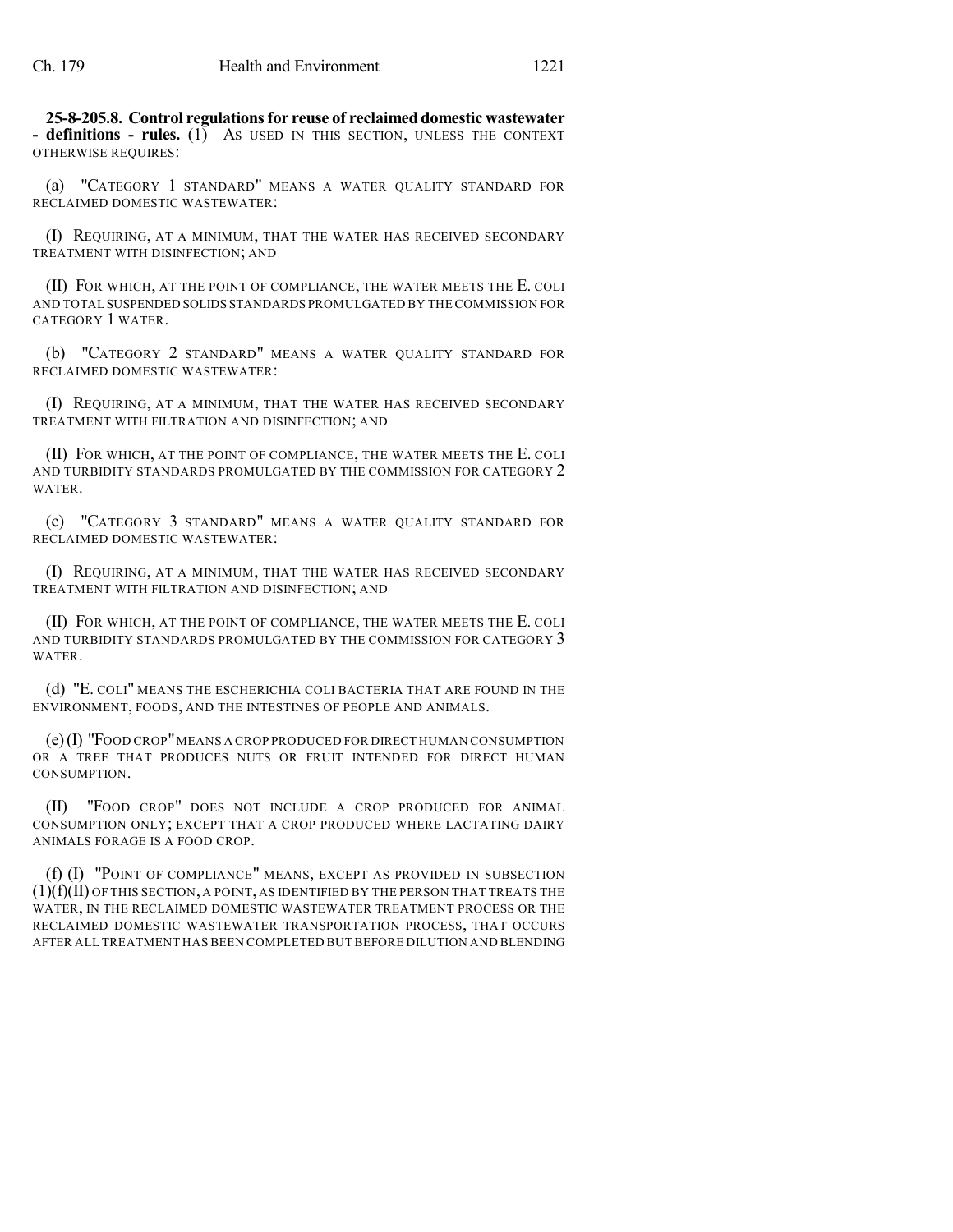OF THE WATER HAS OCCURRED.

(II) IF RECLAIMED DOMESTIC WASTEWATER IS USED FOR INDOOR NONPOTABLE USES WITHIN A BUILDING WHERE PLUMBING FIXTURES ARE ACCESSIBLE BY THE GENERAL PUBLIC, "POINT OF COMPLIANCE" IS AT THE LOCATION WHERE WATER IS DELIVERED TO THE OCCUPIED PREMISES.

(2) RECLAIMED DOMESTIC WASTEWATER MAY BE USED AS FOLLOWS:

- (a) IN COMPLIANCE WITH THE CATEGORY 1 STANDARD, FOR:
- (I) EVAPORATIVE INDUSTRIAL PROCESSES;
- (II) NONEVAPORATIVE INDUSTRIAL PROCESSES;
- (III) NONDISCHARGING CONSTRUCTION AND ROAD MAINTENANCE;
- (IV) LANDSCAPE IRRIGATION AT SITES WITH RESTRICTED ACCESS;
- (V) ZOO OPERATIONS;
- (VI) IRRIGATION OF CROPS THAT ARE NOT FOOD CROPS; AND
- (VII) SILVICULTURE;
- (b) IN COMPLIANCE WITH THE CATEGORY 2 STANDARD, FOR:

(I) ALL OF THE USES FOR WHICH RECLAIMED DOMESTIC WASTEWATER MAY BE USED IN COMPLIANCE WITH THE CATEGORY 1 STANDARD;

- (II) WASHWATER APPLICATIONS;
- (III) LANDSCAPE IRRIGATION AT SITES WITHOUT RESTRICTED ACCESS;
- (IV) COMMERCIAL LAUNDRIES;
- (V) AUTOMATED VEHICLE WASHING;
- (VI) MANUAL, NONPUBLIC VEHICLE WASHING; AND
- (VII) NONRESIDENTIAL FIRE PROTECTION;
- (c) IN COMPLIANCE WITH THE CATEGORY 3 STANDARD, FOR:

(I) ALL OF THE USES FOR WHICH RECLAIMED DOMESTIC WASTEWATER MAY BE USED IN COMPLIANCE WITH THE CATEGORY 1 STANDARD AND THE CATEGORY 2 STANDARD;

(II) LANDSCAPE IRRIGATION AT SITES THAT ARE CONTROLLED BY RESIDENTS;

(III) RESIDENTIAL FIRE PROTECTION; AND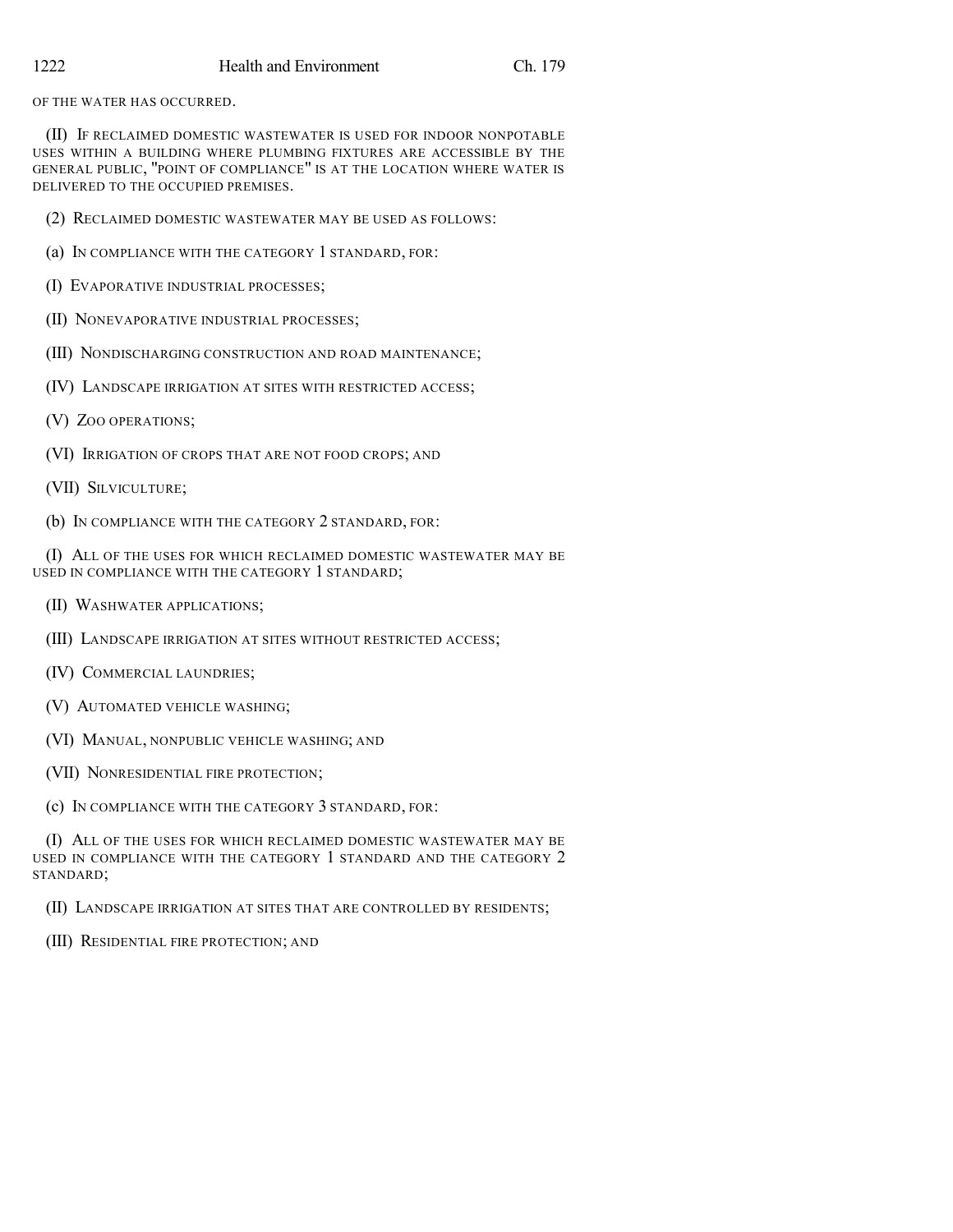(IV) TOILET AND URINAL FLUSHING IN:

(A) MULTIFAMILY RESIDENTIAL STRUCTURES, ONLY IF THE TOILET AND URINAL INSTALLATIONS ARE CONDUCTED IN ACCORDANCE WITH ARTICLE 58OF TITLE 12AND RULES PROMULGATED PURSUANT TO THAT ARTICLE. ANY TOILET OR URINAL INSTALLATION MUST CONFORM TO ARTICLE 58 OF TITLE 12 AND RULES PROMULGATED PURSUANT TO THAT ARTICLE.

(B) NONRESIDENTIAL STRUCTURES, ONLY IF THE TOILET AND URINAL INSTALLATIONS ARE CONDUCTED IN ACCORDANCE WITH ARTICLE 58OF TITLE 12AND RULES PROMULGATED PURSUANT TO THAT ARTICLE. ANY TOILET OR URINAL INSTALLATION MUST CONFORM TO ARTICLE 58 OF TITLE 12 AND RULES PROMULGATED PURSUANT TO THAT ARTICLE.

(3) (a) (I) ON OR BEFORE DECEMBER 31, 2019, AND EXCEPT AS PROVIDED IN SUBSECTION  $(3)(a)(II)$  OF THIS SECTION, THE COMMISSION MAY PROMULGATE RULES IN ACCORDANCE WITH THIS SECTION.

(II) NOTWITHSTANDING SUBSECTION  $(3)(a)(I)$  OF THIS SECTION, THE STATE PLUMBING BOARD SHALL PROMULGATE RULES GOVERNING THE INSTALLATION AND INSPECTION OF TOILET AND URINAL SYSTEMS AND STRUCTURES FOR WHICH RECLAIMED DOMESTIC WASTEWATER IS USED PURSUANT TO SUBSECTION  $(2)(c)(IV)$ OF THIS SECTION.

(b) IN PROMULGATING RULES IN ACCORDANCE WITH THIS SECTION, THE COMMISSION:

(I) MAY CREATE NEW CATEGORIES OF WATER QUALITY STANDARDS BEYOND THE THREE CATEGORIES SET FORTH IN THIS SECTION; AND

(II) MAY RECATEGORIZE ANY OF THE USES SET FORTH IN SUBSECTION (2) OF THIS SECTION TO A LESS STRINGENT CATEGORY OF WATER QUALITY STANDARD.

(c) THE COMMISSION,BY RULE,MAY AUTHORIZE ADDITIONAL USES OF RECLAIMED DOMESTIC WASTEWATER FOR ANY OF THE CATEGORIES OF WATER QUALITY STANDARDS SET FORTH IN SUBSECTION (2) OF THIS SECTION OR MAY CREATE A NEW CATEGORY OF WATER QUALITY STANDARD FOR ONE OR MORE ADDITIONAL USES OF RECLAIMED DOMESTIC WASTEWATER.

(d) THE COMMISSION MAY PROMULGATE RULES MORE STRINGENT THAN THE STANDARDS AND CATEGORIES SET FORTH IN SUBSECTION (2) OF THIS SECTION ONLY IF THE COMMISSION:

(I) DETERMINES THAT THE STANDARDS AND CATEGORIES SET FORTH IN SUBSECTION (2) OF THIS SECTION ARE NOT PROTECTIVE OF PUBLIC HEALTH; AND

(II) IDENTIFIES:

(A) A DOCUMENTED INCIDENT OF MICROBIAL DISEASE THAT THE COMMISSION DETERMINES HAS A REASONABLE POTENTIAL TO AFFECT PUBLIC HEALTH AND FOR WHICH THE COMMISSION HAS IDENTIFIED AS LIKELY ORIGINATING FROM RECLAIMED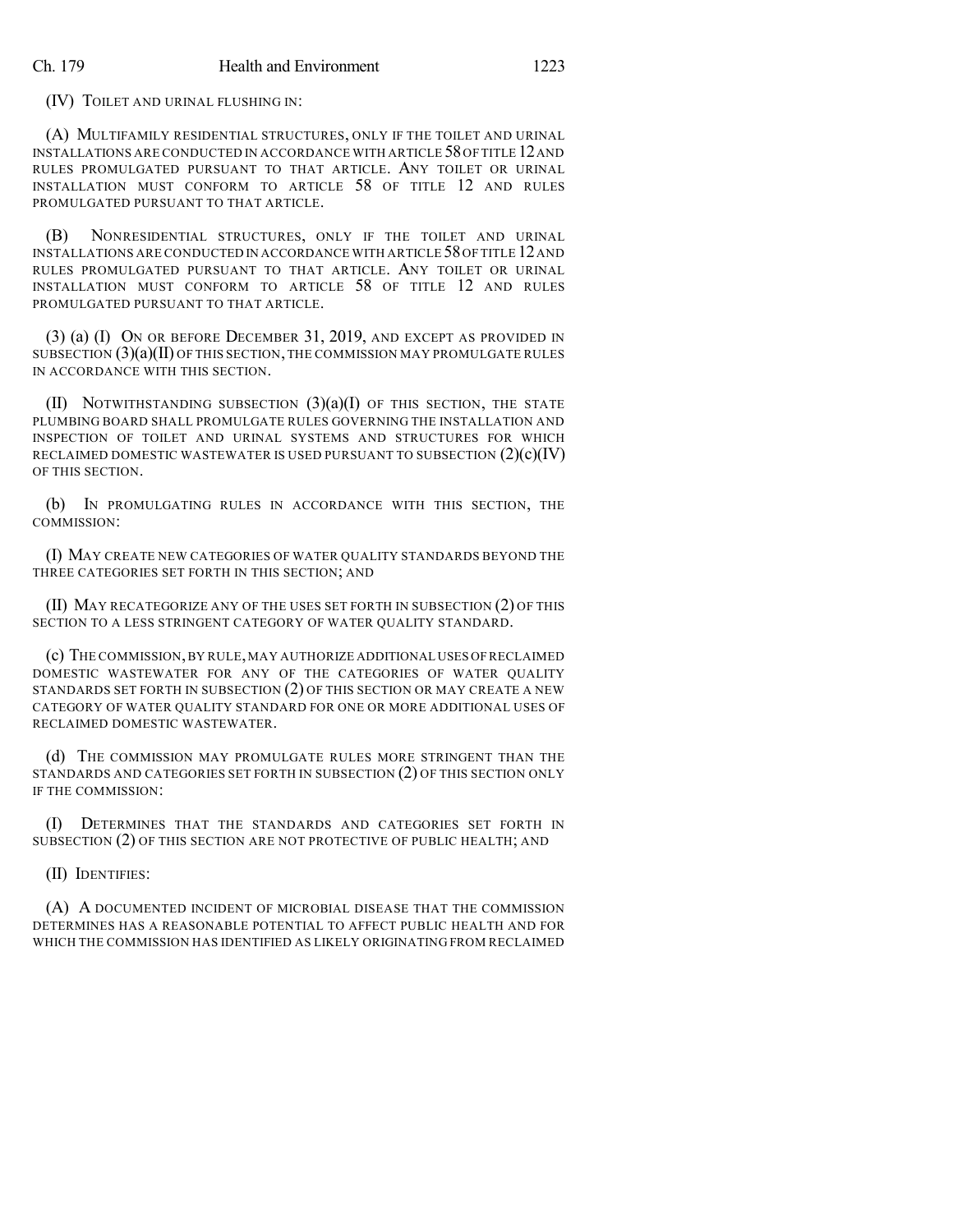#### DOMESTIC WASTEWATER; OR

(B) APEER-REVIEWED PUBLISHED ARTICLE THAT IDENTIFIES A POTENTIAL PUBLIC HEALTH RISK POSED BY THE USE OF RECLAIMED DOMESTIC WASTEWATER UNDER THE STANDARDS ESTABLISHED IN SUBSECTION (2) OF THIS SECTION.

(4) FOLLOWING A PUBLIC STAKEHOLDERS PROCESS, THE WATER QUALITY CONTROL DIVISION MAY DEVELOP POLICY, GUIDANCE, OR BEST MANAGEMENT PRACTICES THAT ARE CONSISTENT WITH THIS SECTION, AS THE DIVISION DEEMS NECESSARY TO IMPLEMENT THIS SECTION.

(5) IN ADDITION TO THE RELIEF AVAILABLE UNDER SECTION 25-8-205 (6), THE DIVISION MAY GRANT A USER OF RECLAIMED DOMESTIC WASTEWATER A VARIANCE FROM THE WATER QUALITY STANDARDS SET FORTH IN SUBSECTION (2) OF THIS SECTION OR ESTABLISHED BY RULE BY THE COMMISSION PURSUANT TO SUBSECTION (3) OF THIS SECTION IF THE USER DEMONSTRATES TO THE DIVISION'S SATISFACTION THAT THE PROPOSED USAGE OF RECLAIMED DOMESTIC WASTEWATER WILL SUFFICIENTLY PROTECT PUBLIC HEALTH AND THE ENVIRONMENT.

(6) USE OF RECLAIMED DOMESTIC WASTEWATER IS ALLOWED ONLY IN ACCORDANCE WITH THE TERMS AND CONDITIONS OF THE DECREES,CONTRACTS,AND WELL PERMITS APPLICABLE TO THE USE OF THE SOURCE WATER RIGHTS OR SOURCE WATER AND ANY RETURN FLOWS THEREFROM.

**SECTION 4.** In Colorado Revised Statutes, 25-8-308, **amend** (1) introductory portion and  $(1)(h)$  as follows:

**25-8-308. Additional authority and duties of division - penalties.** (1) In addition to the authority specified elsewhere in this article ARTICLE 8, the division has the power to:

(h) Implement a program, in accordance with SECTION 25-8-205.8 AND rules and orders of the commission, for the reuse of reclaimed domestic wastewater for purposes other than drinking.

**SECTION 5.** In Colorado Revised Statutes, 12-58-104, **amend** (1) introductory portion; and **add** (1)(e.5) as follows:

**12-58-104. Powers of board - fees - rules.** (1) In addition to all other powers and duties conferred or imposed upon the board by this article ARTICLE 58, the board is authorized and empowered to:

(e.5) PROMULGATE RULES GOVERNING THE INSTALLATION AND INSPECTION OF TOILET AND URINAL SYSTEMS AND STRUCTURES FOR WHICH RECLAIMED DOMESTIC WASTEWATER IS USED PURSUANT TO SECTION 25-8-205.8 (2)(c)(IV).

**SECTION 6. Appropriation.** For the 2018-19 state fiscal year, \$25,054 is appropriated to the department of public health and environment for use by the water quality control division. This appropriation is from the general fund and is based on an assumption that the division will require an additional 0.2 FTE. To implement this act, the division may use this appropriation for the public and private